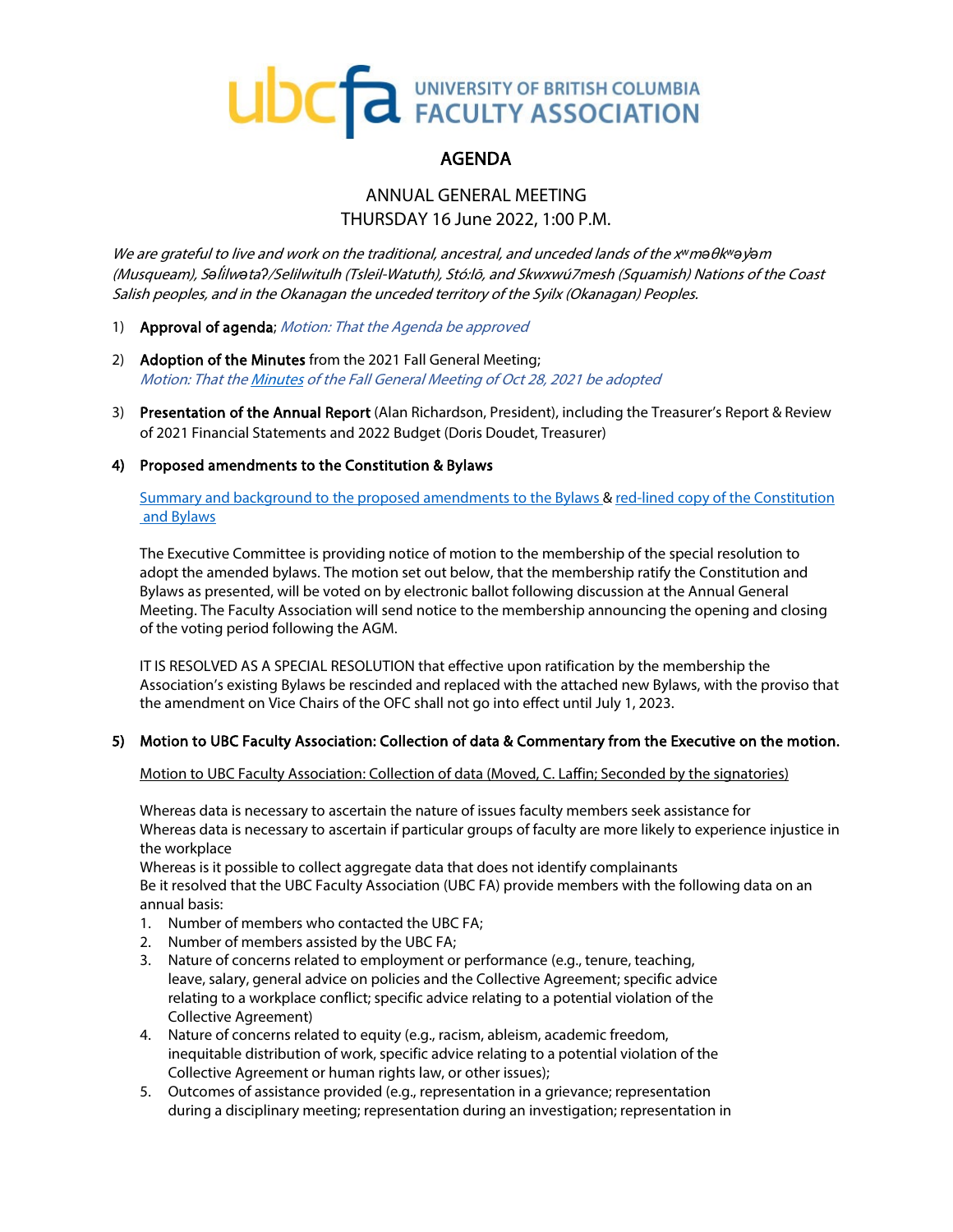arbitration);

6. Yearly equity audit that includes a survey to all members who sought assistance and, review of the membership of the UBC FA executive and committees. Details of how data will be collected to ensure Freedom of Information and Protection of Privacy Act (FOIPPA) standards are met will be conducted by a committee of faculty with relevant legal and other expertise.

#### Executive Commentary on the motion: Collection of data.

The Executive recognizes the desire of our members to have more information on the labour relations work that we do. Indeed, thanks to recommendations for more data transparency within the Executive, we have introduced a higher level of reporting out; this commitment can be seen in this year's MSGC Chair's Report in our annual report.

With respect to this motion as currently written, the Executive recommends that it be defeated. There are several difficulties with the motion but among the most important are these: much of the information pertaining to grievances and investigations is not merely confidential but privileged, so depending on what certain provisions in the motion actually mean, our legal counsel has advised us that the FA might well not legally be able to implement the motion as written. Similarly, while transparency is a virtue, increased transparency risks increased identifiability of members we are helping; our labour relations staff have advised us that this motion might dissuade some members, particularly those in precarious positions, from seeking advice or representation from their union. Additionally, the contemplated annual audit is only vaguely described and if used to assess the work of our labour relations staff would violate the terms of their Collective Agreement.

While recommending that the motion be defeated should it come to a vote as currently written, the Executive welcomes discussion of the motion to better understand the concerns expressed therein. Members of the Executive will be prepared to make a subsidiary motion referring the motion to committee to get the details of data collection and reporting right. The committee who examines this matter will be drawn from the incoming Executive and the signatories of the motion and will be given a set time to report back to the Executive and the membership.

#### 6) Motion to UBC Faculty Association: External Review of UBC FA & Executive Commentary on the motion.

## Motion to UBC Faculty Association: External Review of UBC FA Moved, C. Laffin; Seconded by the signatories)

Be it resolved that the UBC Faculty Association ("FA") undertake an external review every five years, commencing the first in 2022 and completing in 2023.

- A budget will be allocated, including for hiring assistants.
- Reviewers will consist of three faculty members from outside UBC who will:
	- o be nominated and voted on by FA members at the AGM.
	- $\circ$  include faculty members with lived experience and a publication record in anti-racism; antiableism; gender and sexual diversity; proactive inclusion; equity, labour, and human rights law.
	- o conduct in-depth interviews, focus groups, and a survey of FA members, ensuring fair representation of members from historically excluded groups.
- Reviewers will:
	- o review processes for grievances and investigations and make recommendations.
	- $\circ$  review the FA's governance, communications, member engagement, and financial processes and make recommendations.
	- o brief duly elected and acclaimed Executive Officers of the FA, providing the review's report, recommendations, and summary of survey results.